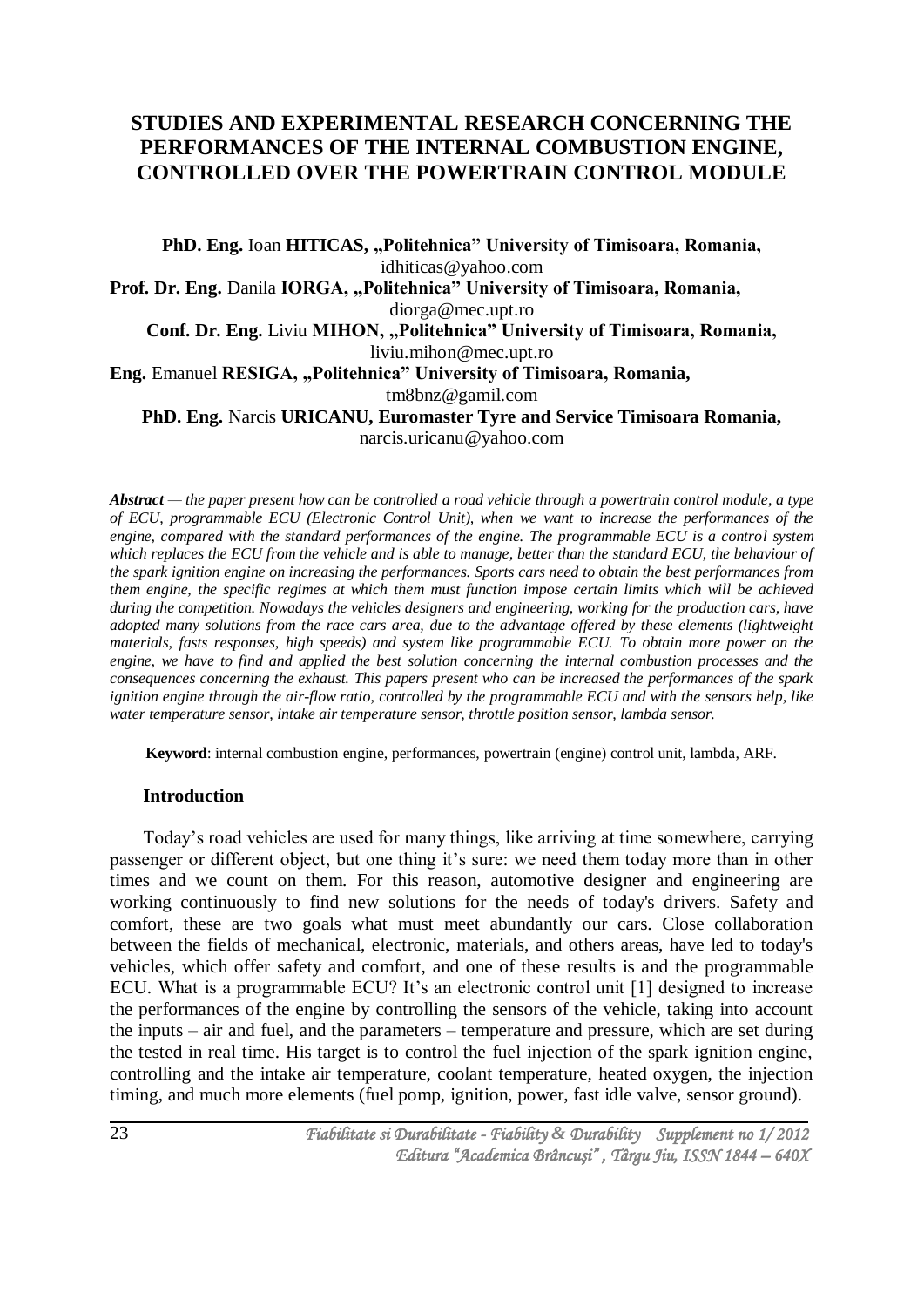Analysing these advantage offered by the programmable ECU [2], we decided to realise the parameterization of a thermal engine with spark ignition, vehicle used for competitions at international level. To be useful this new system applied to our engine, first we realised the motor tuning, which involves the mechanical elements like intake manifold, exhaust manifold, turbines, box gear and other elements, which were replaced with other with high performances, situation which requires it. After we made the replacement of mechanical elements, we start to analyze the wiring diagram, to make all the new connections between the vehicle sensors and programmable ECU.

### **Technical Data**

When we talk about thermal engine [6], [7] we have affront us more elements, but two elements are very important: fuel and air. The fuel is an important element without the thermal engine will not function. The first fuel used as energy power it was the diesel and the gasoline. After the oil crises, in years '70, engineers started to find new energy sources and they found the alternative fuels, biodiesel and the alcohols (used as additives for gasolines). The new concepts applied to the production cars, namely the electric cars, which are using the batteries, are steel too expensive for most of us. Thermal engine are steel for us a subject who keep the attention of the automotive engineers and designer. The second element is the air, taken from the atmosphere, necessary element for the burning process and which must be controlled on temperature and pressure across the intake process.

We know that the spark ignition engine works on optimal conditions if the AFR (Air/Fuel Ratio) is closer to the ideal value, which is the stoichiometric ratio, 14.7:1. This ideal situation was made for the octane (choose this element due to his proprieties).

Lambda number is ratio between a give AFR and the stoechiometric AFR [1]:

$$
\lambda = \frac{AFR}{AFR_{stop}} \tag{1}
$$

The given AFR can be found in the following table for some of the fuel. [11]

| <b>Air/Fuel Ratio Equivalents</b> |                 |                |                 |                |               |
|-----------------------------------|-----------------|----------------|-----------------|----------------|---------------|
| <b>Lambda</b>                     | <b>Gasoline</b> | <b>Propane</b> | <b>Methanol</b> | <b>Ethanol</b> | <b>Diesel</b> |
| 0.70                              | 10.3            | 11.0           | 4.5             | 6.3            | 10.2          |
| 0.75                              | 11.0            | 11.8           | 4.9             | 6.8            | 10.9          |
| 0.80                              | 11.8            | 12.5           | 5.2             | 7.2            | 11.6          |
| 0.85                              | 12.5            | 13.3           | 5.5             | 7.7            | 12.3          |
| 0.90                              | 13.2            | 14.1           | 5.8             | 8.1            | 13.1          |
| 0.95                              | 14.0            | 14.9           | 6.1             | 8.6            | 13.8          |
| 1.00                              | 14.7            | 15.7           | 6.5             | 9.0            | 14.5          |
| 1.05                              | 15.4            | 16.5           | 6.8             | 9.5            | 15.2          |
| 1.10                              | 16.2            | 17.2           | 7.1             | 9.9            | 16.0          |
| 1.15                              | 16.9            | 18.0           | 7.4             | 10.4           | 16.7          |
| 1.20                              | 17.6            | 18.8           | 7.8             | 10.8           | 17.4          |
| 1.25                              | 18.4            | 19.6           | 8.1             | 11.3           | 18.1          |
| 1.30                              | 19.1            | 20.4           | 8.4             | 11.7           | 18.9          |

*Table1. Equivalent air/fuel ratio*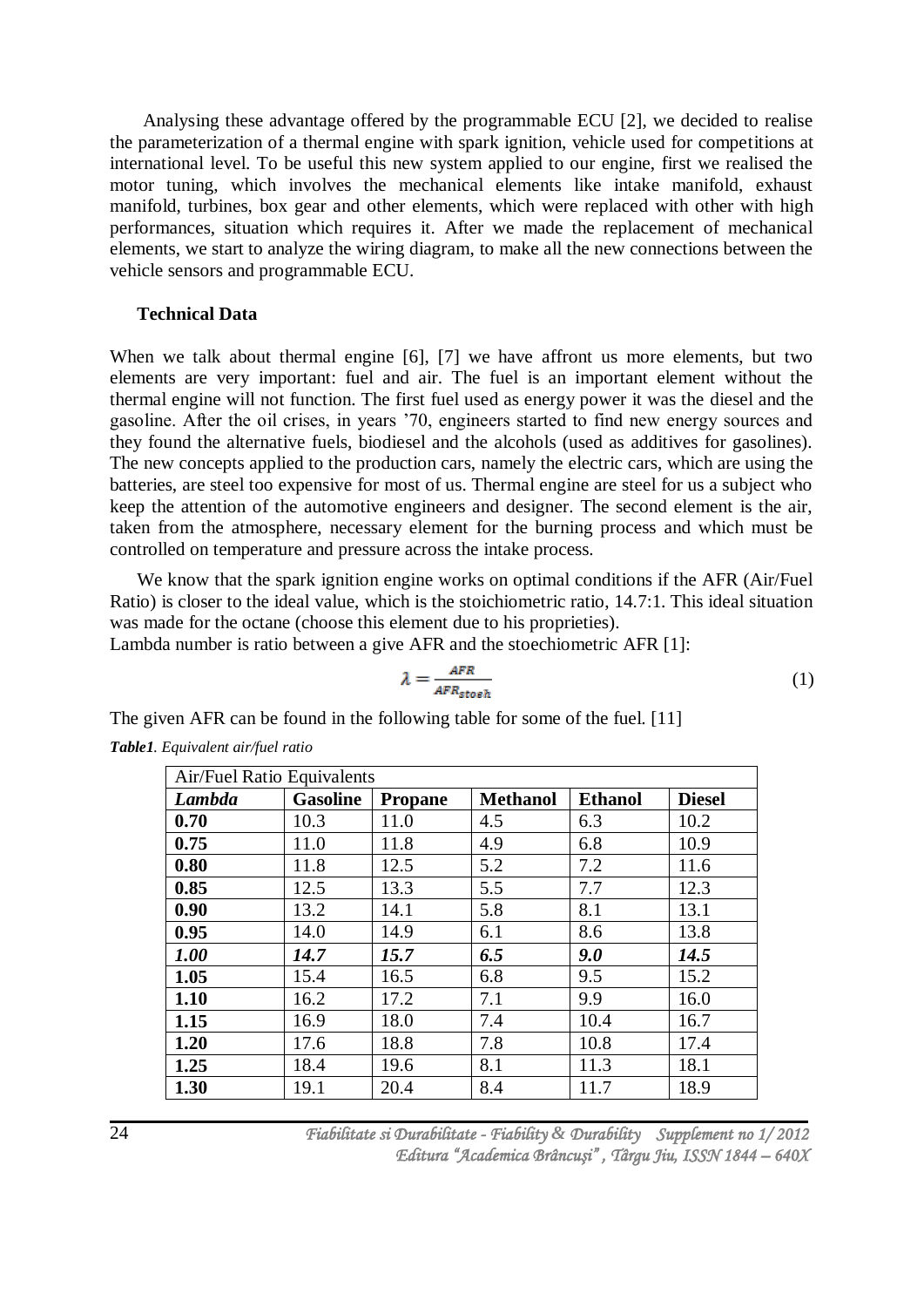The AFR is also a ratio between masses of the air and fuel [3]:

$$
AFR = \frac{m_{air}}{m_{fuel}} \tag{2}
$$

So, if we have a rich mixture, then we can affirm the compression ratio as 12.5: 1. This means:

$$
11.0:1 / 14.7:1 = 0.75
$$
  
AFR / AFR<sub>stock</sub> =  $\lambda$  (3)

The oxygen sensor will manage the AFR ratio, also the  $\lambda$  number. This sensor is useful concerning the volumetric efficiency. The volumetric efficiency,  $\eta_V$ , [3] is "one of the most important parameter for the evaluation of the running regime of the engine. The volumetric efficiency is the ratio between the pressure in the cylinder/combustion chamber and the pressure in the intake manifold." [4]

The oxygen sensors have a different trigger point for stoichiometric compared to a narrow band sensor, and the opposite "slope" to the voltage curve as showed in the following figure. It can be observed the best power area concerning the air fuel ratio. [11]



*Figure1. Oxygen sensor output – narrow and wide band [11]*

 *Fiabilitate si Durabilitate - Fiability & Durability Supplement no 1/ 2012 Editura "Academica Brâncuşi" , Târgu Jiu, ISSN 1844 – 640X*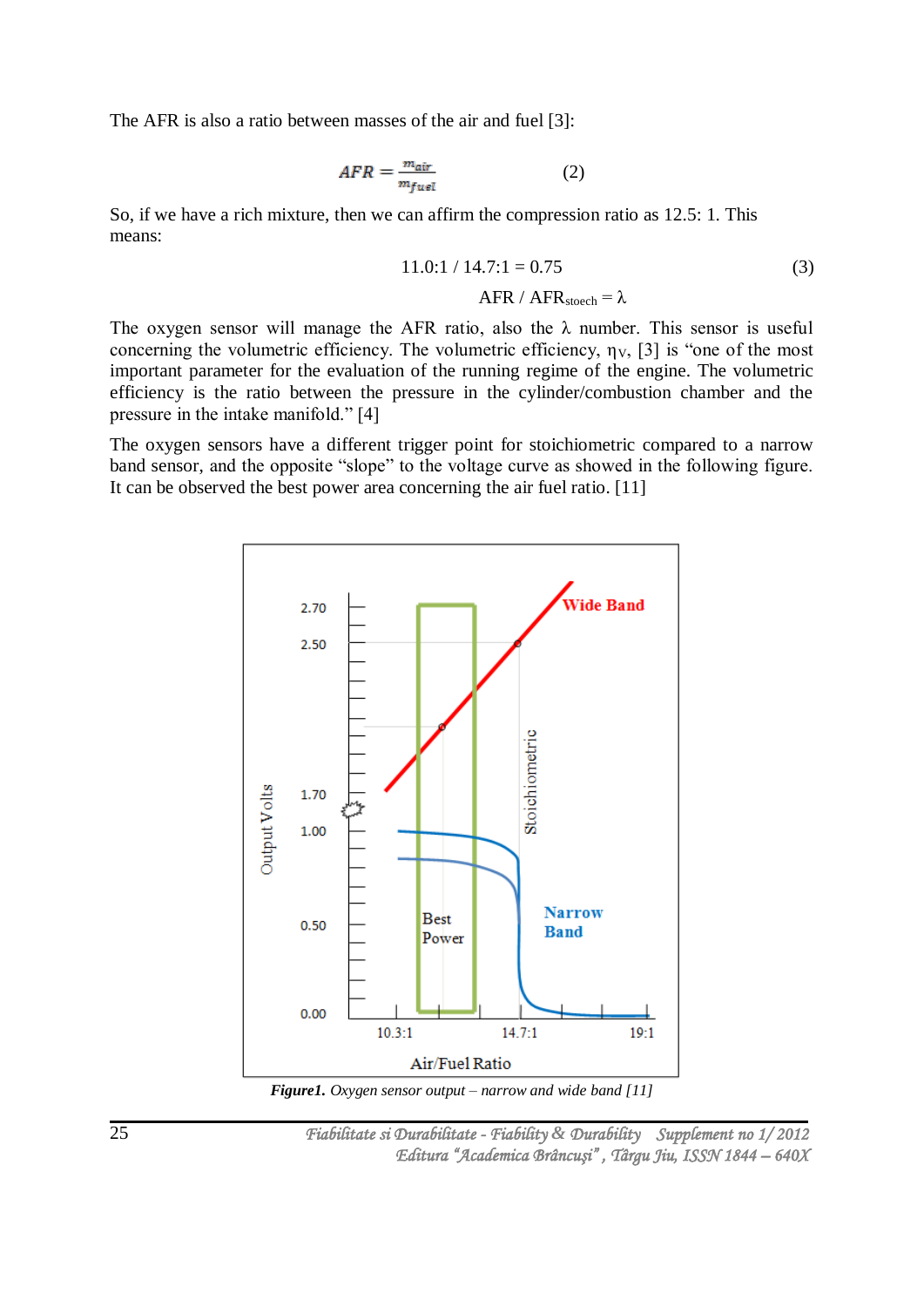#### **Experimental research**

Our studies analysed the evolution of the AFR on a spark ignition engine, with gasoline as fuel, with target to obtain a value of the AFR, from the lambda sensor, closer to the ideal situation, when, due to these number, we will obtain the high performances from the engine.

The vehicle used for experimental research was a race car, involved in national and international competition. Vehicle Renault 5, 1721 cm<sup>3</sup>displacement, 89.5 kW – maximum power at 5400 rpm, 175 Nm – maximum torque at 3300 rpm, 8.1:1 compression ratio [12]. The connection between the powertrain control unit and the engine sensors is possible through the OBD II plug, and a laptop which has the software used specially for this purpose [5].

Before to add this powertrain control unit on the vehicle [8], [9], which is an ECU tuning, we proceeded on the mechanical tuning on the engine, like replacing the exhaust pipe, intake manifold system, the gear box, the turbine, and other elements. After this mechanical replace, the followed element was the vehicle ECU, replaced with the new powertrain control unit, analysing the wiring diagram to make the new connection.

The advantage of this system is the possibilities to manage the sensors of the engine and to control them by setting the value limit, maximum and minimum values.

The below figure show us a general view of the software through we observe the evolution of RPM (crankshaft rotate per minutes), MAP (manifold absolute pressure), TP (throttle position), AFR (air/fuel ration), PW (pulse weight), Duty Cycle (injection timing), CLT (coolant temperature), MAT (manifold absolute temperature). On the right side of the windows we can manage the volumetric efficiency and the advance.



*Figure2. – General view of software used for tuning*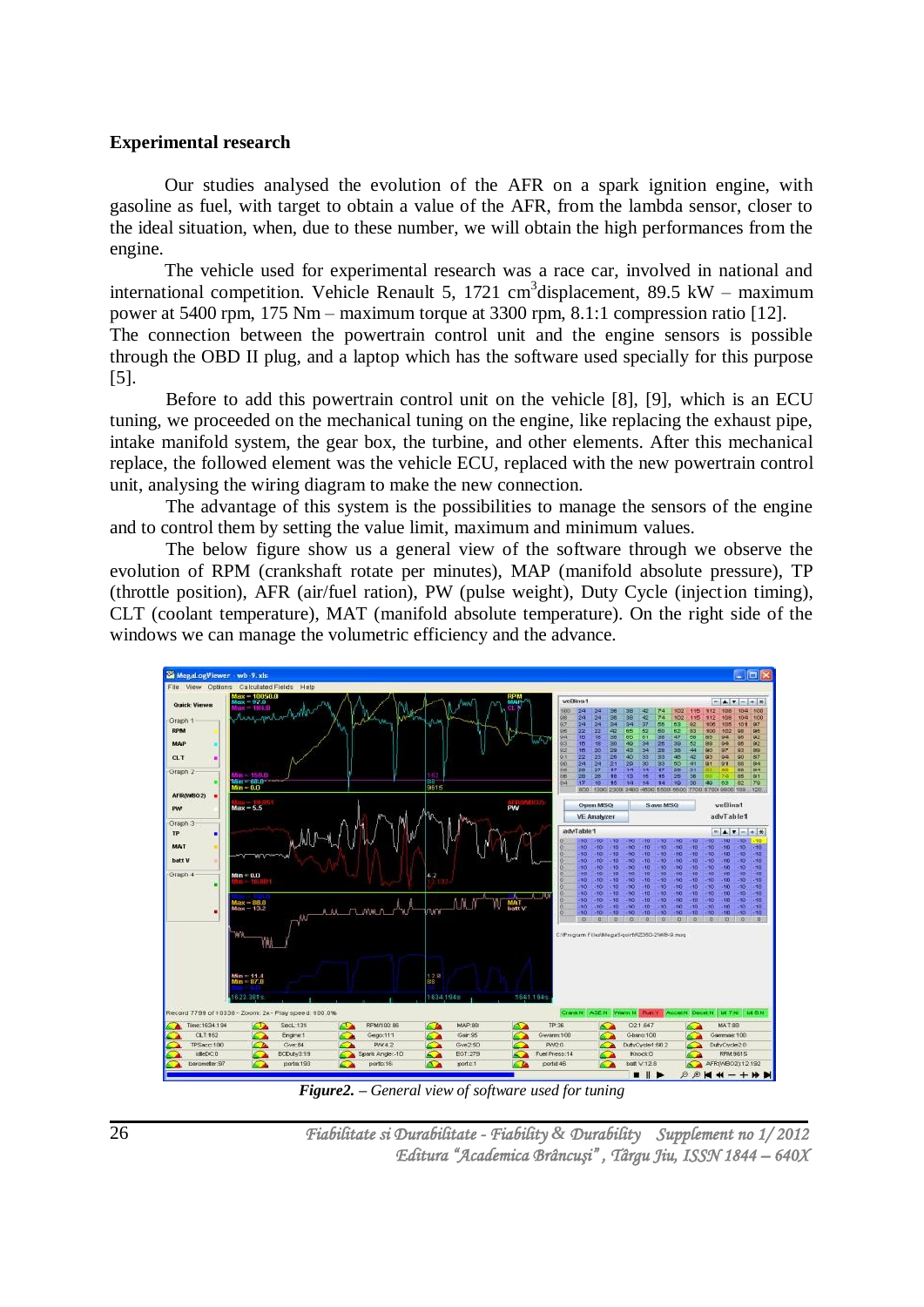The MAP sensor represents the absolute pressure in the intake manifold to determine the load on the engine and the consequent fuelling requirements. The MAP sensor values must be between 115 kPa and 250kPa and the engine will run properly.

TP is a voltage divider that gives information to the powertrain control unit about the throttle position, from which is calculated the rate of throttle opening for acceleration enrichment.

PW is a signal with a fixed frequency, which is turned on for part of the pulse, and is used to control the voltage to injectors.

Duty Cycle is used to describe the amount of time that the injectors are turned on, and to describe the "hold" part of the peak and hold injector drivers.

CLT and MAT are resistors whose resistance varies with temperature.

At the end of fixing all the additional sensors, we make the first vehicle test a real time, on the road, with constant speed, for a short distance, to eliminate the possible errors. When was set the value of the sensor, we proceeded to the vehicle tests, and below we present only the graph where is the AFR values.



*Figure3. Evolution of AFR*

As it can be seen in the figure, the AFR value varies between 11.5 and 12.5, value 12.2 archived along our measurements is a very good value. It allowed us to increase the performances of the engine due to this ratio between air mass and fuel mass. The value of lambda is around 0.83, which is a very good ratio at 5000 rpm. The behaviour of the engine is very good and the fuel consumption is acceptable considering that is a rich mixture, comparing with poor mixture, when the AFR is around 16.6.

### **Conclusions**

As conclusions we affirm that this powertrain control unit, programmed by our team, provided a very good behaviour of the internal combustion engine used for this purpose. We mention that the vehicle run on the completion race after these adjustments and won. The performances of the engine was increased, air fuel ratio, with his value 12.2, being our witnessing. Because on the race the vehicle must run at different regimes, we realised the best adjustments for this purpose.

As future research we will try to achieve better values of the AFR, like 13.5 to be inside the "best power" area. Also, we intend to use the powertrain control unit and for vehicle running with alternative fuels, like propane or ethanol, or other alternative solution, which offers a very good alternative to fossil fuels, taking into account the greenhouse effect, due to the high level of  $CO<sub>2</sub>$  concentration [10] on the atmosphere.